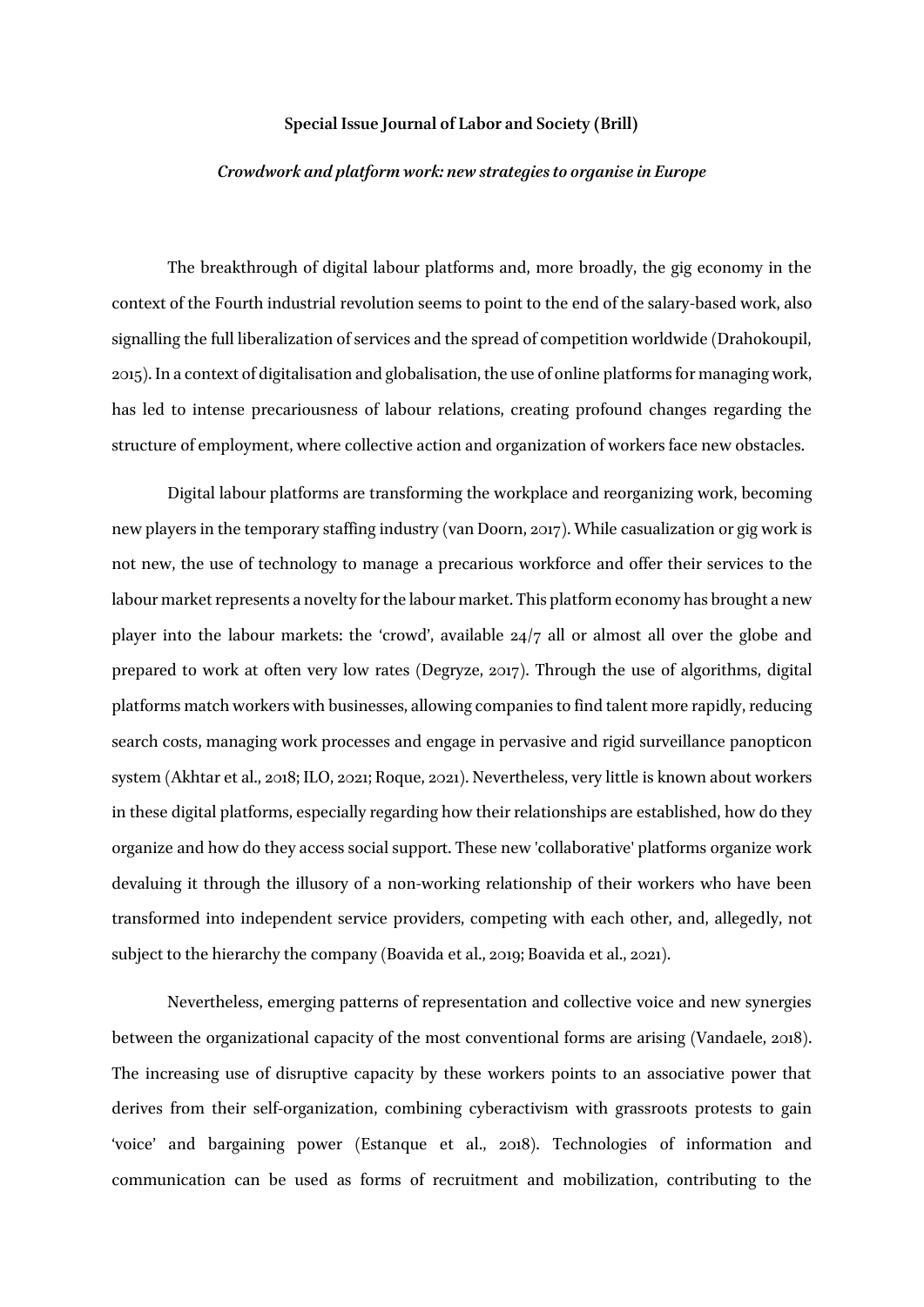revitalization of the trade union movement (Diamond and Freeman, 2002). Social networks can provide a sense of community for dialogue between delegates and workers, where they can discuss and anonymously pose their questions and receive community-oriented messages (Roque, 2021). This special issue intends to contribute to the emerging literature on digitalization and its impact on work and workers' organization. We would like to receive case studies with a focus on scientific and public debates, as well as on the most prominent initiatives, actions, protests, and conflicts related with organizing digital platform workers and freelancers in crowdwork and digital labour platforms. The key themes featured in this issue are the relationship between the use of digital communication technologies and power relationships, working conditions of digital and crowdworkers, and forms of collective action., also discussing the implications of digitalization of work for future research.

## *Keywords: Digital Labour platforms; Crowd-work; Trade unions; Alternative movements; Organization*

Abstract and Keywords: Author(s) should include an abstract of approximately 150 words and supply 5-8 keywords.

Length submissions: Special issue articles - 5,000-8,000 words

Chicago Manual of Style (15th edition)

Deadline: 31 August 2021

Request for further information about this Call for Papers can be sent to the organizer

Isabel Roque: [isabelroque@ces.uc.pt](mailto:isabelroque@ces.uc.pt)

And

Journal of Labor and Society editor

Immanuel Ness[: iness@brooklyn.cuny.edu](mailto:iness@brooklyn.cuny.edu)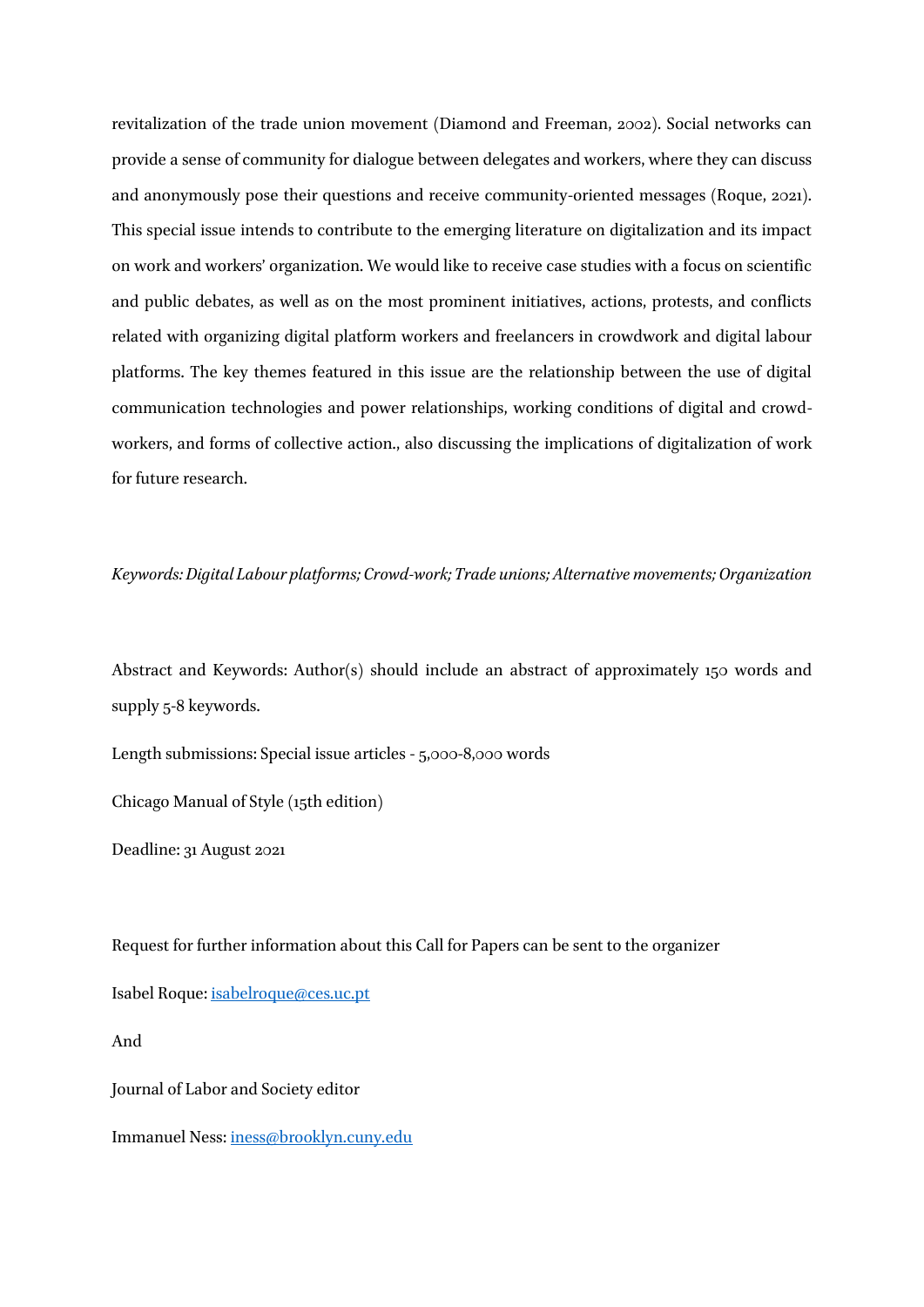## *References:*

Akhtar, Pav; Moore, Phoebe and Upchurch, Martin (2018). "Digitalisation of Work and Resistance". In Humans and Machines at Work: Monitoring, Surveillance and Automation in Contemporary Capitalism, edited by Phoebe Moore, Martin Upchurch and Xanthe Whittaker, 17–44. Palgrave Macmillan.

Boavida, Nuno; Moniz, António; Aransanz, Juan; Sanz de Miguel, Pablo; Caprile, Maria; Frias, Julia; Nierling, Linda; Krings, Bettina-Johanna; Küstermann, Leon; Makó, Csaba; Illéssy, Miklós and Bácsi. Katalin (2019). Work in digital platforms: Literature review from Germany, Hungary, Portugal and Spain. Lisbon: CICS.NOVA.

Boavida, Nuno; Moniz, António; Naumann, Reinhard; Roque, Isabel; Azevedo, Raquel (2021). Case studies on digital labour platforms in Portugal: 2nd National Report of Project Crowdwork. Lisbon: CICS.NOVA.

Degryse, Christophe (2017). Shaping the world of work in the digital economy. ETUI Foresight Brief #01, January 2017.

Diamond, Wayne and Freeman, Richard (2002), "Will unionism prosper in cyberspace? The promise of the internet for employee organization", British Journal of Industrial Relations, 40 (3): 569-596.

Drahokoupil, Jan (ed.) (2015). *The outsourcing challenge: Organizing workers across fragmented production networks.* Brussels: ETUI.

Estanque, Elísio; Costa, Hermes; Fonseca, Dora and Santos, Andreia (2018). "Digitalização e Precariedade Laboral: Novos Desafios Para o Sindicalismo e Os Movimentos Sociais No Contexto Português." Século XXI – Revista de Ciências Sociais 8 (2): 589.

Huws, Ursula; Spencer, Neil; Syrdal, Dag; and Holts, Kaire (2017). Work in the European Gig Economy: Research Results from the UK, Sweden, Germany, Austria, The Netherlands, Switzerland and Italy. Foundation for European Progressive Studies.

Roque, Isabel (2017). "Trade Unionism and Social Protests Movements in Portuguese Call Centres." Journal of Labor and Society.